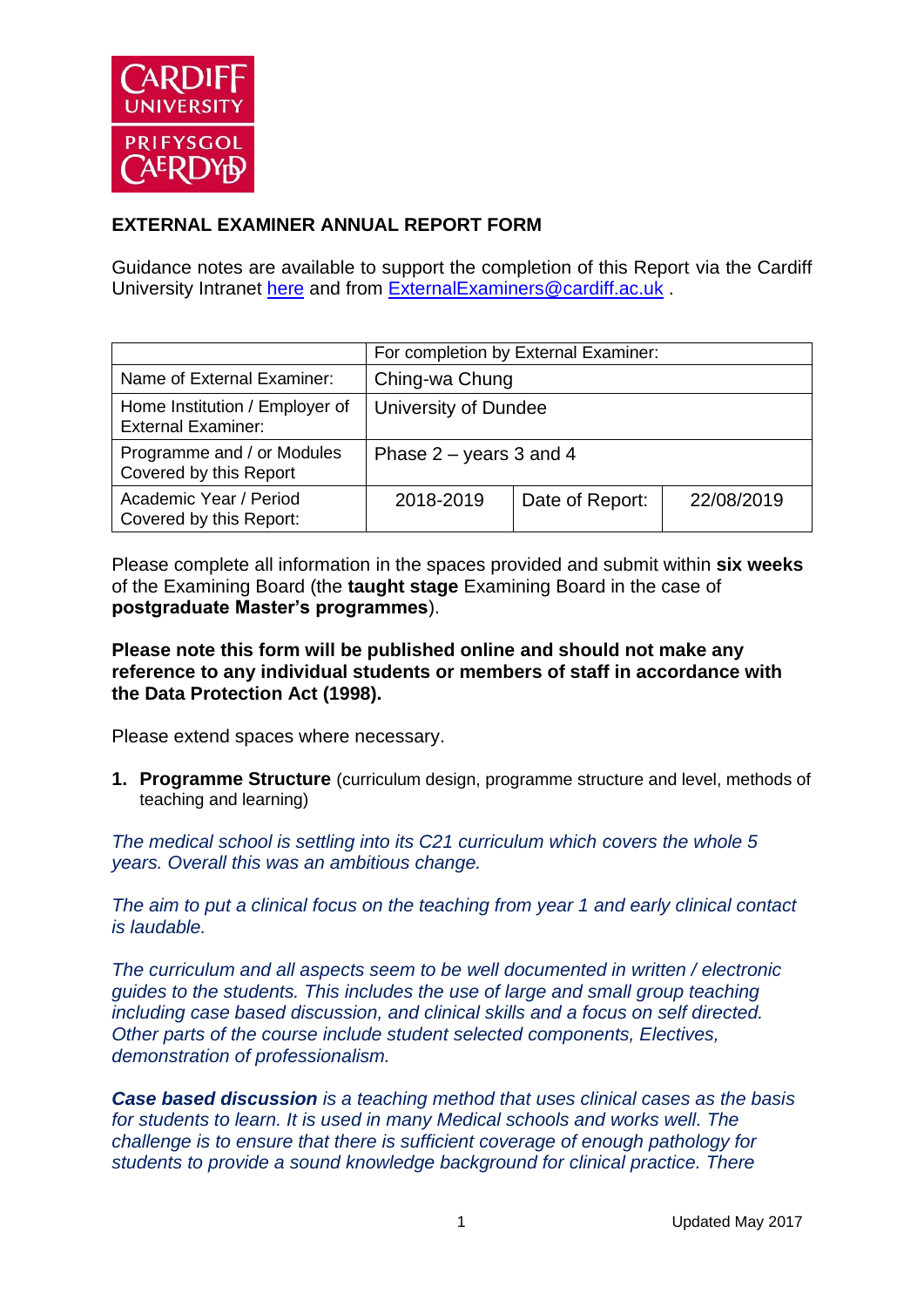*seems to be significant thought put into this and I would say sufficient coverage is achieved.* 

*Clinical skills is taught by active clinicians in clinical context which is a very good idea, Quality assurance of the teaching across the different institution is clearly important.* 

*Student Selected Components (SSCs) provide an element of student choice in the curriculum and is used to help the students learn about research and scholarship. The spiral curriculum of scholarship seems well thought out and a good progressive grounding in this area for the students. I suspect this could be even more ambitious and aim for a proportion of students (eg 10%) to present at least one piece of work in an external conference / forum / journal. This would increase the output and profile of the university*

*There is feedback from students about lack of choice of SSC in first years but this is consistent with other schools, partly linked to resources available for SSCs. The grounding from the existing SSC modules lays a good foundation for the work in later years.* 

*Electives, where students undertake a period of study in a topic and location of their choosing, overall works well.*

*There is a new process for attendance and recognition of importance for this. I note the compulsory non engagement of 10 consecutive days from university policy. The policy is clear and transparent to all.* 

*Frontloading science in first block of first year is undertaken, where there is a mostly science-based component at the start of first year. It can be stressful for new medical students but this is in line with other Medical schools and can help ensure that the students from a wide variety of backgrounds all reach the level of baseline science required for subsequent learning.* 

*The format seems have significant self directed learning. It is important to ensure that there is sufficient support for those students who need help to develop these skills especially in the first 2 years.*

*Progress assessments, which are tests of knowledge, are now spaced across the academic year. Previously they were at the end of the academic year. They seem to be working well. The logistics about implementation (eg offering resits) have been well thought out. Feedback from the students I spoke to, seem to be very favourable and it was perceived this was a fair way to assess knowledge. There was stress but less so that a single high stakes exam and the process encouraged them to work steadily over the course of the year. Overall this seems to achieve the balance between being supportive to students whilst ensuring the student reaches the sufficient standard required.*

**2. Academic Standards** (comparability with other UK HEIs, achievement of students, any PSRB requirements)

*Overall the academic standards seem high and comparable to other institutions. I have no concerns in this regard.*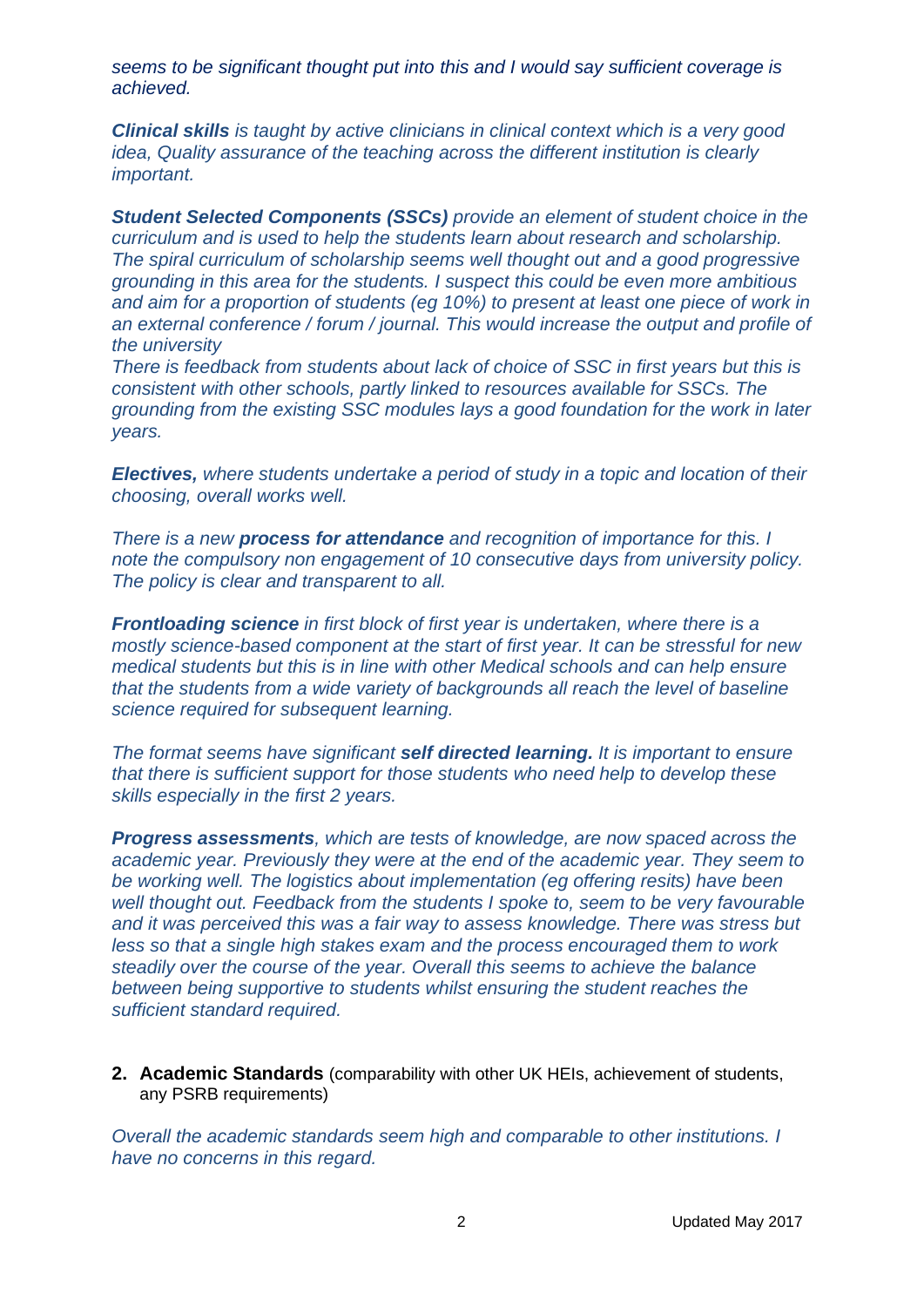*SSC – There is double marking for high marks and fail seems reasonable and ensure standards.* 

*Progress tests – The papers I reviewed seemed commensurate to the standard expected at 4th year. Queries that I had were responded to appropriately.* 

*Integrated Structured Clinical Examination (ISCE) use domain marking with clear standards. This works well and there is good consistency in the marking that I witnessed.*

*The students in the ISCEs that I witnessed were demonstrated skills and knowledge that are commensurate to their stage. In particular, the explicit attempt to assess clinical reasoning demonstrated the students generally had sound clinical application of knowledge.* 

**3. The Assessment Process** (enabling achievement of aims and learning outcomes; stretch of assessment; comparability of standards between modules of the same level)

#### *Knowledge assessment – Progress tests*

*There were some initial issues with regards to getting the Blueprint of the progress tests to review, but these were subsequently resolved. I received them prior to the assessments and was allowed to comment. These comments were responded to and communicated back in good time.* 

*Standard settling was with the use of modified Angoff, which is a common method and robust. It is noted that there is a consistent cohort that undertake the standard setting – it is always a challenge to recruit standard setters. Support should be given to encourage and reward those who take part in this vital process in assessment. It is appropriate to include numeracy in the knowledge assessment – it is worth reviewing if this has any positive effect on prescribing (PSA) exams.*

### *Skills assessment - ISCE*

*Overall the ISCE examination process is very successful. The ISCE is very comprehensive and covers a wide range of areas. It also seems integrated with history, examination, diagnosis, investigation and interpretation and management.* 

*I reviewed the drafts of the ISCE examination prior to the ISCE and was invited to make comments, which were responded to. I attended 2 days of ISCE examination, and briefly for the resit. In the ISCE a folder specifically for the external examiner was available to me.* 

*The assessment process, examiners, simulated and real patient, stations were robust and sufficient to ensure students were fairly assessed with regards to reaching the required standard to progress. I have had a discussion with the ISCE lead with some of my observations. Some additional thoughts are listed in section 6.*

# *Exam board*

*I attended one exam board in June. This was well run, with clear, fair and robust processes. There was good transparency overall, and time was taken to address questions for some of the more complex aspects of the data and processes. I was actively invited for comment and the attitude was one of being supportive to the students who have not reached the standards required.*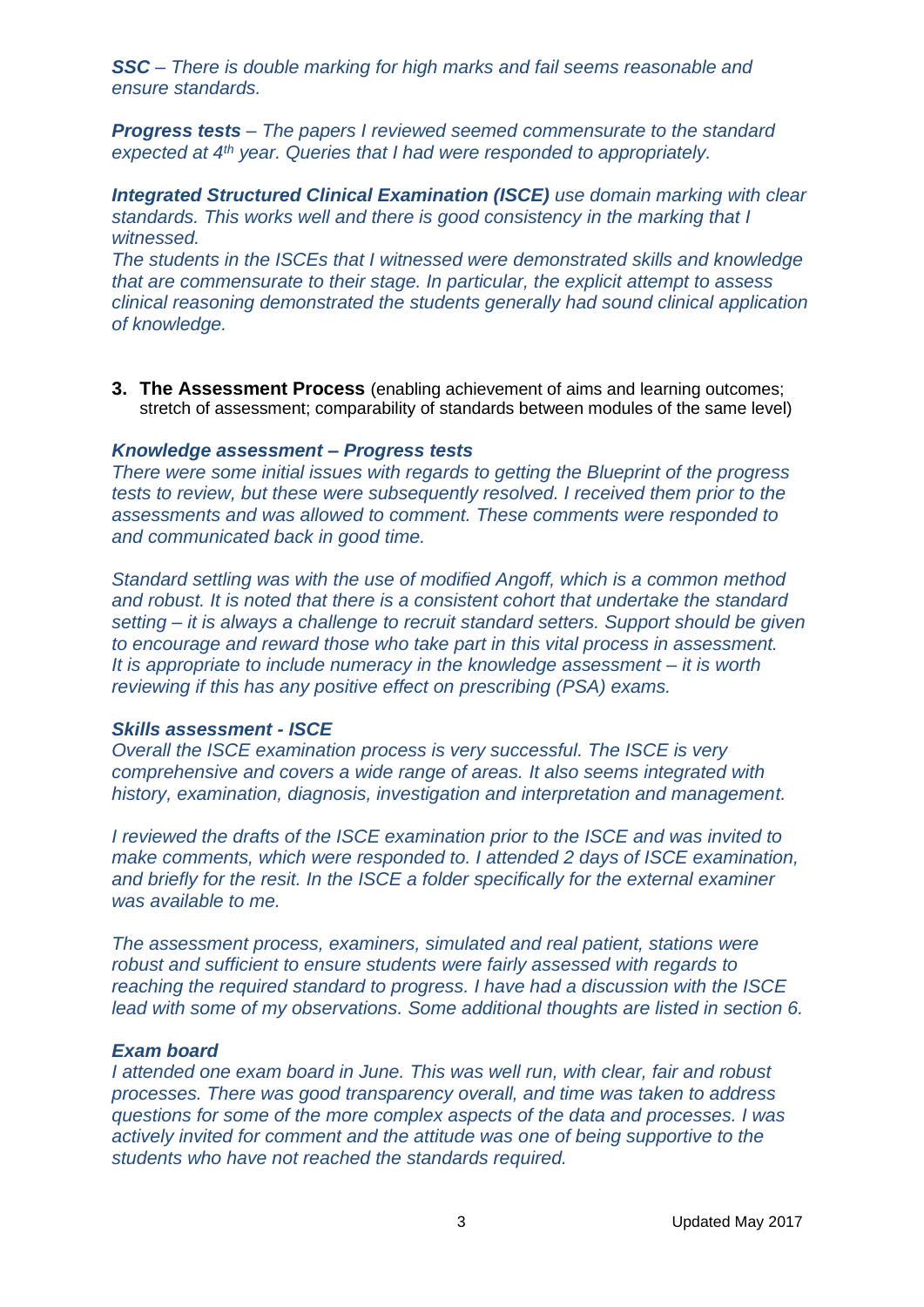#### **4. Year-on-Year Comments**

[Previous External Examiner Reports are available from the Cardiff University Website [here.](https://www.cardiff.ac.uk/public-information/quality-and-standards/external-examiner-reports)]

## *Nil specific to comment on from previous year's reports*

**5. Preparation for the role of External Examiner (for new External Examiners only)** (appropriateness of briefing provided, visits to School, programme handbooks and supporting information)

*I attended External examiner briefings in August 2018 and 2019. These were both*  full day briefings, with members of staff kindly giving their time to talk about their *remit changes and challenges. The staff were very welcoming and friendly. They were frank and open in their discussions, they responded to questions and willing to consider any suggestions. There were opportunities to speak to some students alone. Multiple written and electronic documentation was given. Overall these were informative and I got the impression of genuine transparency and openness to improvement.*

**6. Noteworthy Practice and Enhancement** (good and innovative practice in learning, teaching and assessment; opportunities for enhancement of learning opportunities)

*There were many areas of good practice to highlight and a couple of suggestions.* 

### *Clinical skills in the community*

*Teaching of Clinical examination skills in the community is an excellent idea. It not without challenges but can help bridge the disconnect between learning in a controlled environment and what they see in practice.*

### *SSC*

*SSC program is well thought out and a good grounding in scholarship. I wondered if initial double marking SSCs in newer supervisors may also be useful for the newer supervisors and benchmarking.* 

### *Electives*

*I did wonder if it is worthwhile having students defined a goal or objective for their elective. I recognise that this may increase workload for elective supervisors and Elective lead and suspect this has previously been discussed.* 

#### *Professionalism*

*There are new online reporting forms that are easy, sounds like appropriate promoting of this. Is there is room for an online reporting form for positive professional behaviour or role modelling. This may help promote a positive attitude towards professionalism assessment, I note that this is being explored currently.*

### *Learning disability*

*Learning disability thread and focus in the curriculum and especially communication skills is to be commended and an excellent addition to the curriculum fulfilling several requirements from Outcome for Graduates.*

### *Progress tests*

*Progress tests are implemented and working well overall.*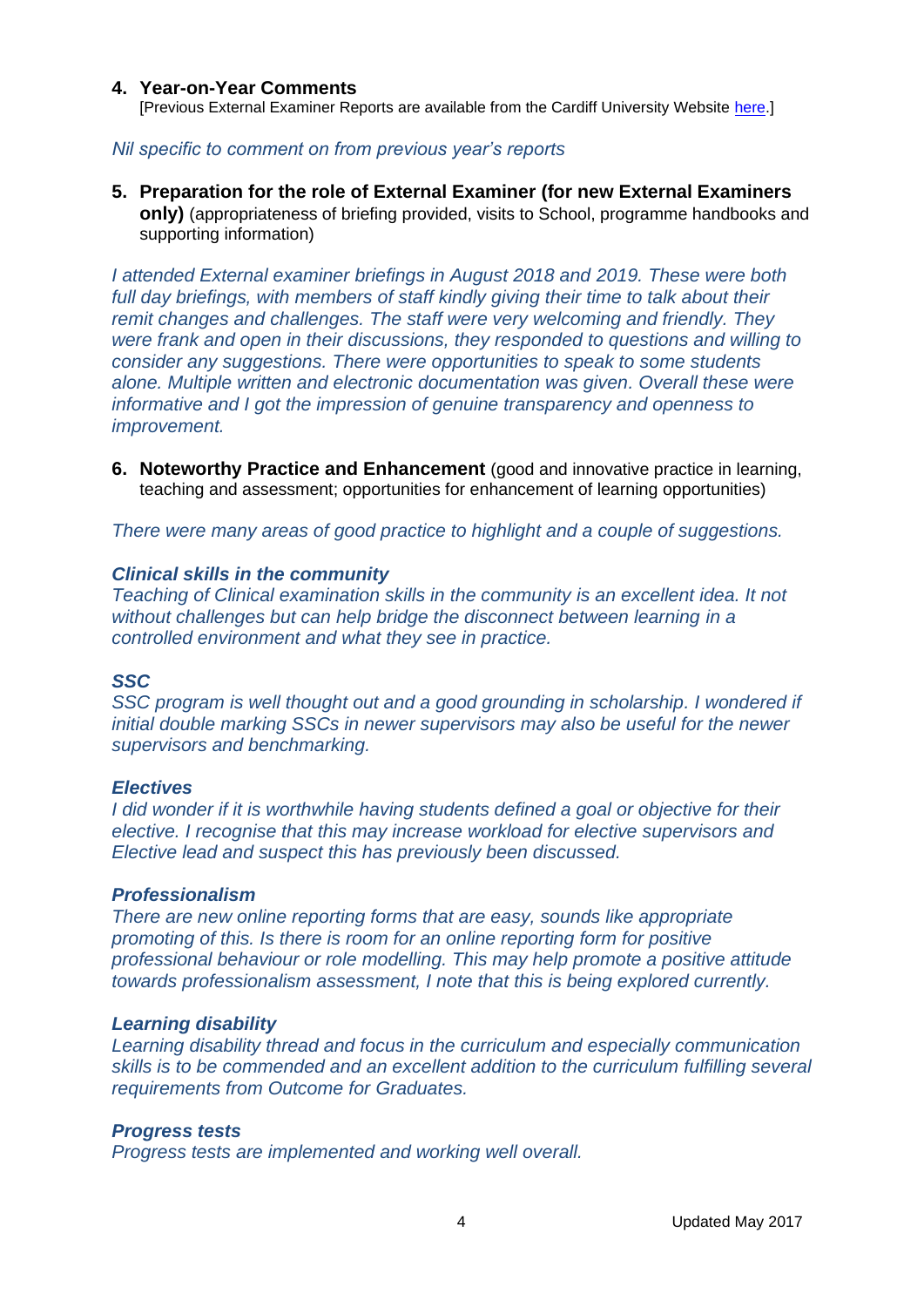*It should be acknowledge that there is a huge amounts of work associated with setting up the question bank for this assessment.* 

*The progress test questions have a space to the writer to make notes about the question and justification. This is good practice and very helpful on many levels – internal and external validation of questions, for future updating (eg as medical knowledge advances), and to justify if students challenge the questions. This should be encouraged for all future question writing*

*All questions have a clinical component even those which are sorely science based – this helps students relate the science to clinical practice.*

*As mentioned previously support should be given to encourage and reward those who take part in the standard setting process.*

### *Longitudinal clerkships*

*It is noted that there is development of new longitudinal clerkships – a great development*

#### *ISCE examination*

*There are two big assessments in year 2 and year 4 which is a significant undertaking. There are advantages and disadvantages to this. One thing worth noting is the 3 year gap between summative clinical assessments for those undertaking an additional BMSc year. I believe there is already awareness of this.* 

*Peer review of examiners during ISCEs is used which provides an additional quality assurance mechanism, that I've not seen this in other Medical schools. It is worth ensuring students aware that these are peer reviewer of examiners and not double examiners of students.*

*One thing worth reviewing is the description in the examiners briefing of a borderline student. This is used in standard setting the ISCE. It is adequate but could be improved, I am happy to advise as needed.*

*The Year 4 ISCE handbook is very comprehensive and clear with examples of questions and format. This includes how standards are set. I think this clearly enhances transparency of the exam as well as provide students a clear guide on the process of the ISCE. This allows the students to focus on demonstrating their knowledge and skills rather than the ISCE process.*

*Simulated / actual patient gives formative feedback on the iPad. This seems to work very well and an excellent idea to help increase the involvement of the simulated / actual patient as well as providing useful feedback to students. The simple formative nature without text or further clarification seems to be the correct balance of providing some useful feedback without having to screen the quality and appropriateness of the feedback (which would be required for freetext comments)* 

*Examining of clinical reasoning is a particular strong point. The format of the questions allows the students to clearly demonstrate their reasoning behind diagnoses, investigations and management, tailored to the particular case. The students seem to do this with minimal prompting. At times, students can be vague (eg "it might be a GI problem"), and the temptation is to try to question the student further, however, as noted above this can be problematic and lead to inconsistencies. The current format strikes the correct balance.*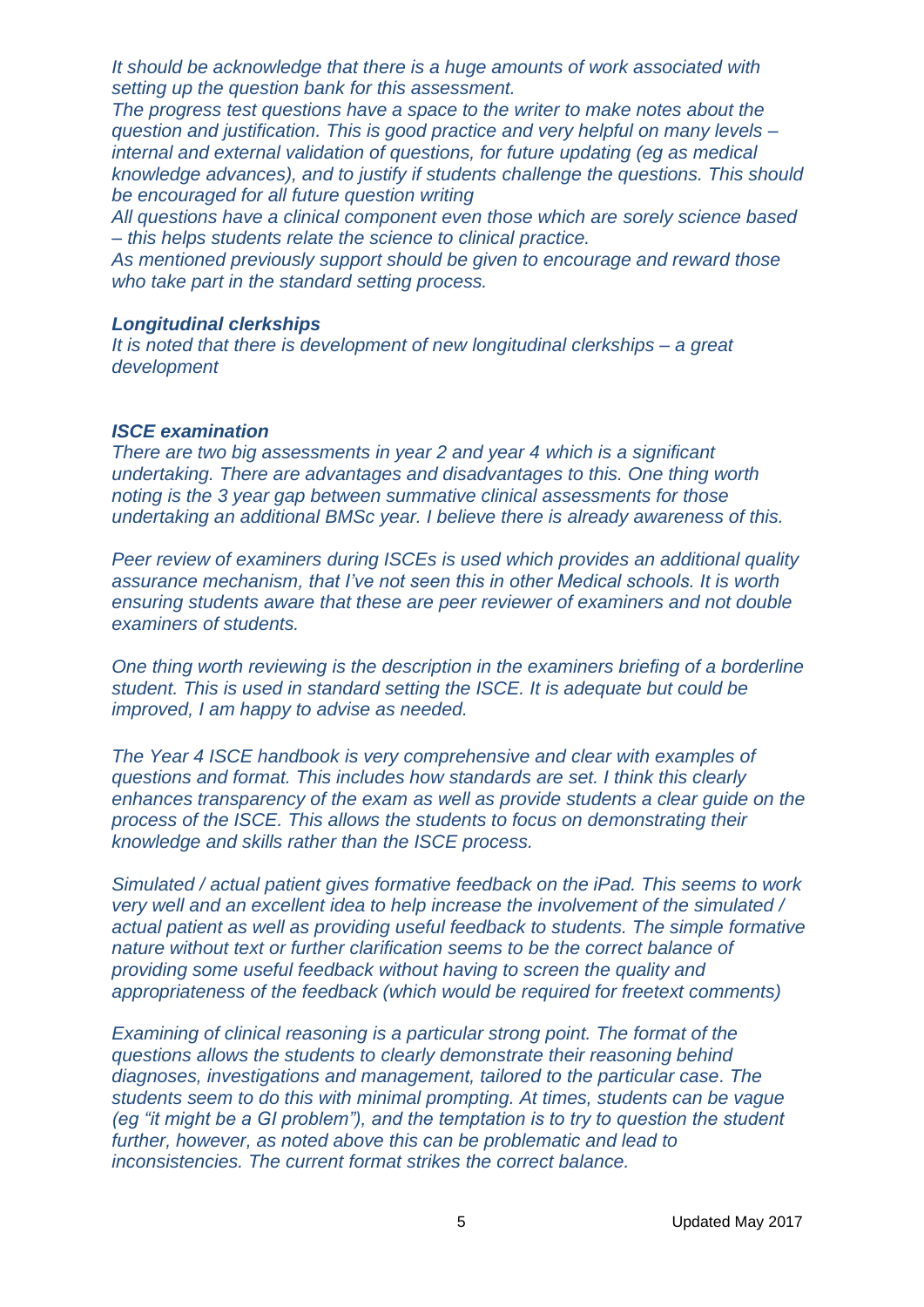*The assessment team as a whole are incredibly supportive of the simulated and real patients. This is evident from their attitude and behaviour towards them. For example, the inclusion in the student brief of the need for real patients needing comfort breaks. I also witnessed that one OSCE run was delayed to support one of the young people volunteers. Despite the external pressure, the team took the time to support ensure this young person was comfortable and able to continue.* 

*The complexities of running a consistent and fair clinical exam for 300+ students over 3 days are immense. Overall, the assessment team has done a phenomenal job to ensure the process was smooth, for all involved. In this regard. There were enough spare examiners and simulated patients to cope with contingencies. The team reacted quickly to unexpected events.*

*The 3 separate sites (required for the number of students and stations) presented its own challenges.) Teams and processes have to be triplicated. Students have to be moved from a central holding area to 3 different locations.* 

*The 3 days of ISCEs can be arduous for all involved including the students. One of the challenges is to ensure that there is no information shared between students who take the OSCEs earlier to those in later runs. There seems to be a very robust system which is to be commended for being thorough and fair. The team produce 3 different version of the stations for each of the 3 days, effectively triplicating the number of stations they write. I sat in on 2 such sets of stations at the same venue on different days, and there is good consistency between the different versions of the stations. The difficulties and skills tested were comparable and the consistency is further enhanced by the similar structure to the stations.* 

*Within each day the students are quarantined in cohorts in such a way that aims to minimise the amount of time they are held both before and after. This adds to the burden of the assessment team but is done for the consideration and benefit of the students. On speaking to students, whilst they would clearly prefer not to be quarantined, they recognise and accept the benefits. It is a complex, well thought out and comprehensive approach.* 

# *I think it is important to continue to actively support the team in the logistics of the ISCE exam as well as trying changes that may improve the overall complexity and burden of organisation.*

*Examples of suggestions for improvements that I heard were* 

- *reducing the examination to 2 days (rather than 3 days),*
- *hiring a single large venue (rather than 3 separate ones) to host the exams*
- *providing 1/3 of the OSCE exam (1 day / 4 stations) at the end of 3rd year – this may help with students' comments about gap between summative ISCE examinations*
- *I did also wonder if psychometric analyses would support having 10 ISCE stations rather than 12, given the fact that each station covers so many aspects. This could potentially allow 2 days of 5 stations.*

### *Remediation*

*One particular highlight of note is that the remediation for those who do not pass and have to resit examinations or repeat the year is excellent. Those involved are very proactive and supportive. They put in considerable effort and time which is shown in the results they achieve. They should be acknowledgement and ongoing support of their work.*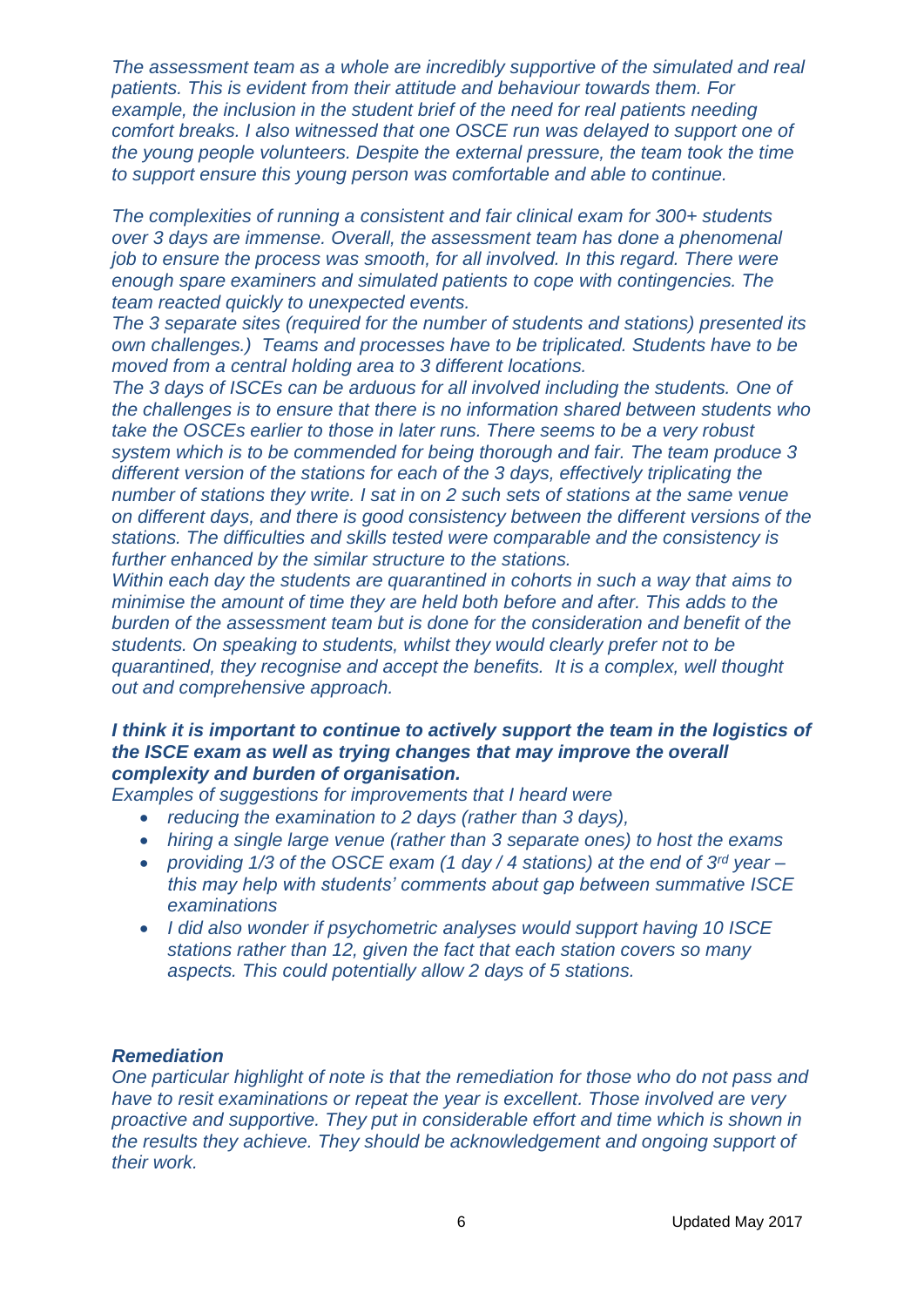**7. Appointment Overview (for retiring External Examiners only)** (significant changes in standards, programme/discipline developments, implementation of recommendations, further areas of work)

# **8. Annual Report Checklist**

Please include appropriate comments within Sections 1-7 above for any answer of 'No'.

|                                              |                                                                                                                                                             | <b>Yes</b><br>(Y) | No<br>(N) | N/A<br>(N/A) |
|----------------------------------------------|-------------------------------------------------------------------------------------------------------------------------------------------------------------|-------------------|-----------|--------------|
| <b>Programme/Course Information</b>          |                                                                                                                                                             |                   |           |              |
| 8.1                                          | Did you receive sufficient information about the Programme and<br>its contents, learning outcomes and assessments?                                          | Y                 |           |              |
| 8.2                                          | Were you asked to comment on any changes to the assessment<br>of the Programme?                                                                             | Y                 |           |              |
| <b>Draft Examination Question Papers</b>     |                                                                                                                                                             |                   |           |              |
| 8.3                                          | Were you asked to approve all examination papers contributing<br>to the final award?                                                                        | Y                 |           |              |
| 8.4                                          | Were the nature, spread and level of the questions appropriate?                                                                                             | Y                 |           |              |
| 8.5                                          | Were suitable arrangements made to consider your comments?                                                                                                  | Y                 |           |              |
|                                              | <b>Marking Examination Scripts</b>                                                                                                                          |                   |           |              |
| 8.6                                          | Did you receive a sufficient number of scripts to be able to assess<br>whether the internal marking and classifications were appropriate<br>and consistent? |                   |           | N/A          |
| 8.7                                          | Was the general standard and consistency of marking<br>appropriate?                                                                                         |                   |           | N/A          |
| 8.8                                          | Were the scripts marked in such a way as to enable you to see<br>the reasons for the award of given marks?                                                  |                   |           | N/A          |
| 8.9                                          | Were you satisfied with the standard and consistency of marking<br>applied by the internal examiners?                                                       |                   |           | N/A          |
| 8.10                                         | In your judgement, did you have the opportunity to examine a<br>sufficient cross-section of candidates' work contributing to the<br>final assessment?       |                   |           | N/A          |
| <b>Coursework and Practical Assessments</b>  |                                                                                                                                                             |                   |           |              |
| 8.11                                         | Was the choice of subjects for coursework and / or practical<br>assessments appropriate?                                                                    |                   |           | N/A          |
| 8.12                                         | Were you afforded access to an appropriate sample of<br>coursework and / or practical assessments?                                                          |                   |           | N/A          |
| 8.13                                         | Was the method and general standard of assessment<br>appropriate?                                                                                           |                   |           | N/A          |
| 8.14                                         | Is sufficient feedback provided to students on their assessed<br>work?                                                                                      |                   |           | N/A          |
| <b>Clinical Examinations (if applicable)</b> |                                                                                                                                                             |                   |           |              |
| 8.15                                         | Were satisfactory arrangements made for the conduct of clinical<br>assessments?                                                                             | Y                 |           |              |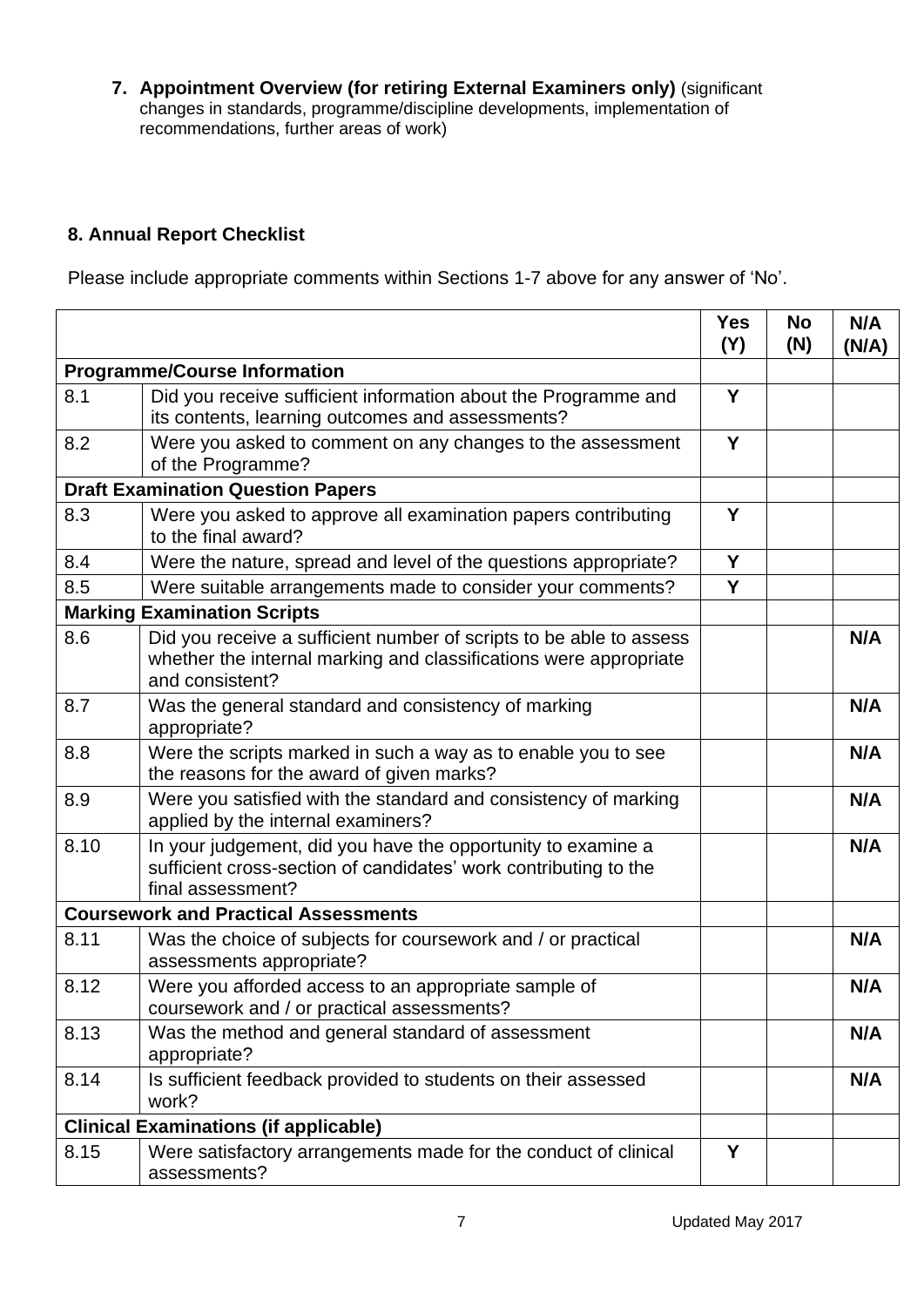|                                | <b>Sampling of Work</b>                                                                                                                                                                                                                                                                                           |   |     |  |  |
|--------------------------------|-------------------------------------------------------------------------------------------------------------------------------------------------------------------------------------------------------------------------------------------------------------------------------------------------------------------|---|-----|--|--|
| 8.16                           | Were you afforded sufficient time to consider samples of<br>assessed work?                                                                                                                                                                                                                                        |   | N/A |  |  |
| <b>Examining Board Meeting</b> |                                                                                                                                                                                                                                                                                                                   |   |     |  |  |
| 8.17                           | Were you able to attend the Examining Board meeting?                                                                                                                                                                                                                                                              | Y |     |  |  |
| 8.18                           | Was the Examining Board conducted properly, in accordance with<br>established procedures and to your satisfaction?                                                                                                                                                                                                | Y |     |  |  |
| 8.19                           | Cardiff University recognises the productive contribution of<br>External Examiners to the assessment process and, in particular,<br>to the work of the Examining Board. Have you had adequate<br>opportunities to discuss the Programme and any outstanding<br>concerns with the Examining Board or its officers? | Y |     |  |  |
|                                | <b>Joint Examining Board Meeting (if applicable)</b>                                                                                                                                                                                                                                                              |   |     |  |  |
| 8.20                           | Did you attend a Composite Examining Board, i.e. one convened<br>to consider the award of Joint Honours degrees?                                                                                                                                                                                                  |   | N/A |  |  |
| 8.21                           | If so, were you made aware of the procedures and conventions<br>for the award of Joint Honours degrees?                                                                                                                                                                                                           |   | N/A |  |  |
| 8.22                           | Was the Composite Examining Board conducted according to its<br>rules?                                                                                                                                                                                                                                            |   | N/A |  |  |
|                                | <b>Examination of Master's Dissertations (if applicable)</b>                                                                                                                                                                                                                                                      |   |     |  |  |
| 8.23                           | Did you receive a sufficient number of Dissertations to be able to<br>assess whether the internal marking and classifications were<br>appropriate and consistent?                                                                                                                                                 |   | N/A |  |  |
| 8.24                           | Was the sample in accordance with the University's sampling<br>guidelines (guidelines provided below)?                                                                                                                                                                                                            |   | N/A |  |  |
| 8.25                           | Were you satisfied with the standard and consistency of marking<br>applied by the Internal Examiners?                                                                                                                                                                                                             |   | N/A |  |  |
| 8.26                           | Were you able to attend the Master's Degree (Dissertation) Stage<br><b>Examining Board?</b>                                                                                                                                                                                                                       |   | N/A |  |  |
| 8.27                           | If so, was the Examining Board conducted properly and in<br>accordance with established procedures?                                                                                                                                                                                                               |   | N/A |  |  |
| 8.28                           | Were the schemes for marking and classification correctly<br>applied?                                                                                                                                                                                                                                             |   | N/A |  |  |
| 8.29                           | Were the standards of the awards recommended appropriate?                                                                                                                                                                                                                                                         |   | N/A |  |  |
| 8.30                           | Comments on the Examination of Master's Dissertations. Please provide any<br>comments you may wish to make on the issues raised above.                                                                                                                                                                            |   |     |  |  |

Other comments.